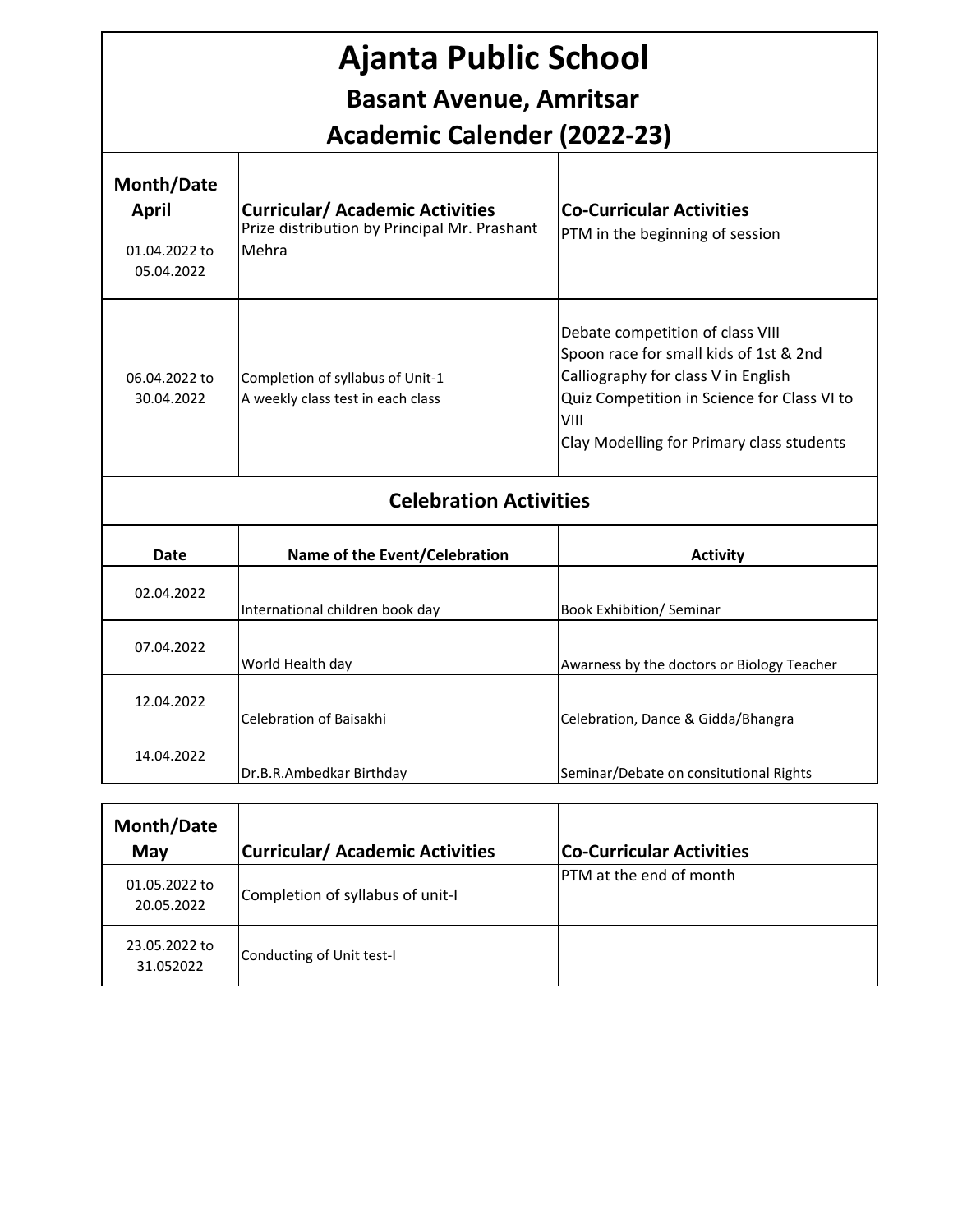| <b>Celebration Activities</b> |                                                 |                                   |
|-------------------------------|-------------------------------------------------|-----------------------------------|
| <b>Date</b>                   | Name of the Event/Celebration                   | <b>Activity</b>                   |
| 02.05.2022                    | Interschool painting competition of 6th to 12th | ************************          |
| 08.05.2022                    | Mother's Day                                    | Act play or Role of Mother        |
| 18.05.2022                    | International Museum Day                        | Essay writing/ visit at Museum    |
| 26.05.2022                    | <b>Bal Sangam</b> (Cultural Competition)        | Music, Dance, Folk song and Drama |

| Month/Date<br>June          | <b>Curricular/ Academic Activities</b>                                                               | <b>Co-Curricular Activities</b>        |
|-----------------------------|------------------------------------------------------------------------------------------------------|----------------------------------------|
| 01.06.2022 to<br>04.06.2022 | Declaration of Unit-I Result<br>Home work for summer vacations including<br>project based activities | PTM on the day of declartion of reslut |
| 01.06.2022 to<br>03.07.2022 | Summer Vacations as per government<br>announcment                                                    |                                        |

| Month/Date<br>July          | <b>Curricular/ Academic Activities</b> | <b>Co-Curricular Activities</b>                                                                                                                                                                                                                    |
|-----------------------------|----------------------------------------|----------------------------------------------------------------------------------------------------------------------------------------------------------------------------------------------------------------------------------------------------|
|                             | Completuion of syllabus of Unit-II     | Indoor sports activities<br>Poem, story writing competition of class VI-IX<br>Fireless Cooking competition by 4th-8th<br>Speech of CR-Importance of vegetable in life<br>and harmful effects of Junk food<br>Visit to "Goshalla" by 10-12 students |
|                             |                                        |                                                                                                                                                                                                                                                    |
| Month/Date                  |                                        |                                                                                                                                                                                                                                                    |
| August                      | <b>Curricular/ Academic Activities</b> | <b>Co-Curricular Activities</b>                                                                                                                                                                                                                    |
| 01.08.2022 to<br>31.08.2022 | Completion of syllabus of Unit-II      | Preparation for Independence Day<br>celebration                                                                                                                                                                                                    |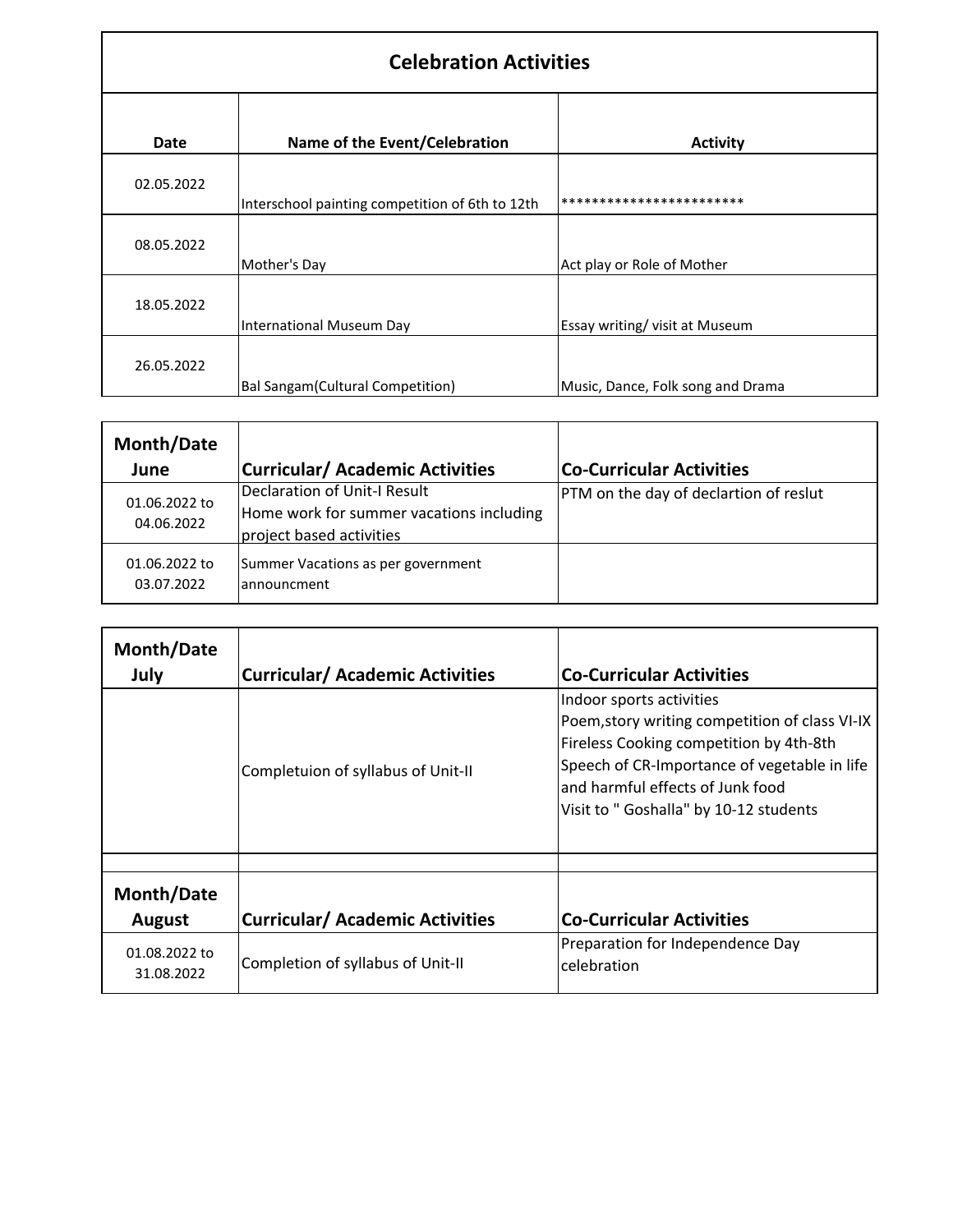| 15.08.2022                    | A weekly class-test in each subject<br>Independence Day celebration | Patriotic Song/ Poetry on National<br>Integration                                                                                                                      |
|-------------------------------|---------------------------------------------------------------------|------------------------------------------------------------------------------------------------------------------------------------------------------------------------|
| 18.08.2022                    | Raksha Bandhan                                                      | Rakhi Making competition 5th to 8th<br><b>Fancy Dress Competition</b><br>Painting Competition 9th to 12th                                                              |
|                               |                                                                     |                                                                                                                                                                        |
| Month/Date<br>September       | <b>Curricular/ Academic Activities</b>                              | <b>Co-Curricular Activities</b>                                                                                                                                        |
| 01.09.2022 to<br>15.09.2022   | Completition syllabus of Unit-II                                    | Celebration of teacher's day on 5th Sept<br>Celebration of International literacy Day on<br>8th Sept<br>PTM at the end of month                                        |
| 16.09.2022 to<br>25.09.2022   | Conducting Unit test-II                                             |                                                                                                                                                                        |
|                               |                                                                     |                                                                                                                                                                        |
| Month/Date                    |                                                                     |                                                                                                                                                                        |
| <b>October</b>                | <b>Curricular/ Academic Activities</b>                              | <b>Co-Curricular Activities</b><br>Poetry Recitation competition                                                                                                       |
| 01.10.2022 to<br>03.10.2022   | Declartion of Unit-II result or PT-II result                        | <b>Slogan Writing Competition</b><br>Environment/ Road Safety etc                                                                                                      |
| 04.10.2022                    | Celebration of Birth day of Mahatma Gandhi                          | <b>Swacch Bharat Divas</b><br>Short Play Female foeticide-Speech by<br><b>Medical students</b><br>Music Dance, Folk song and Drama<br><b>Essay Writing competition</b> |
| 11.10.2022                    | International Day of the girl child                                 | speech by Co-ordinator and CR of school                                                                                                                                |
| 20.10.2022                    | <b>Bal Sangam</b>                                                   | Sports day from 1st to 5th class                                                                                                                                       |
| 24.10.2022                    | Diwali                                                              | Rangoli, Card making, competition 'Diya'-<br>decoration and dance by students                                                                                          |
|                               |                                                                     |                                                                                                                                                                        |
| Month/Date<br><b>November</b> | <b>Curricular/ Academic Activities</b>                              | <b>Co-Curricular Activities</b>                                                                                                                                        |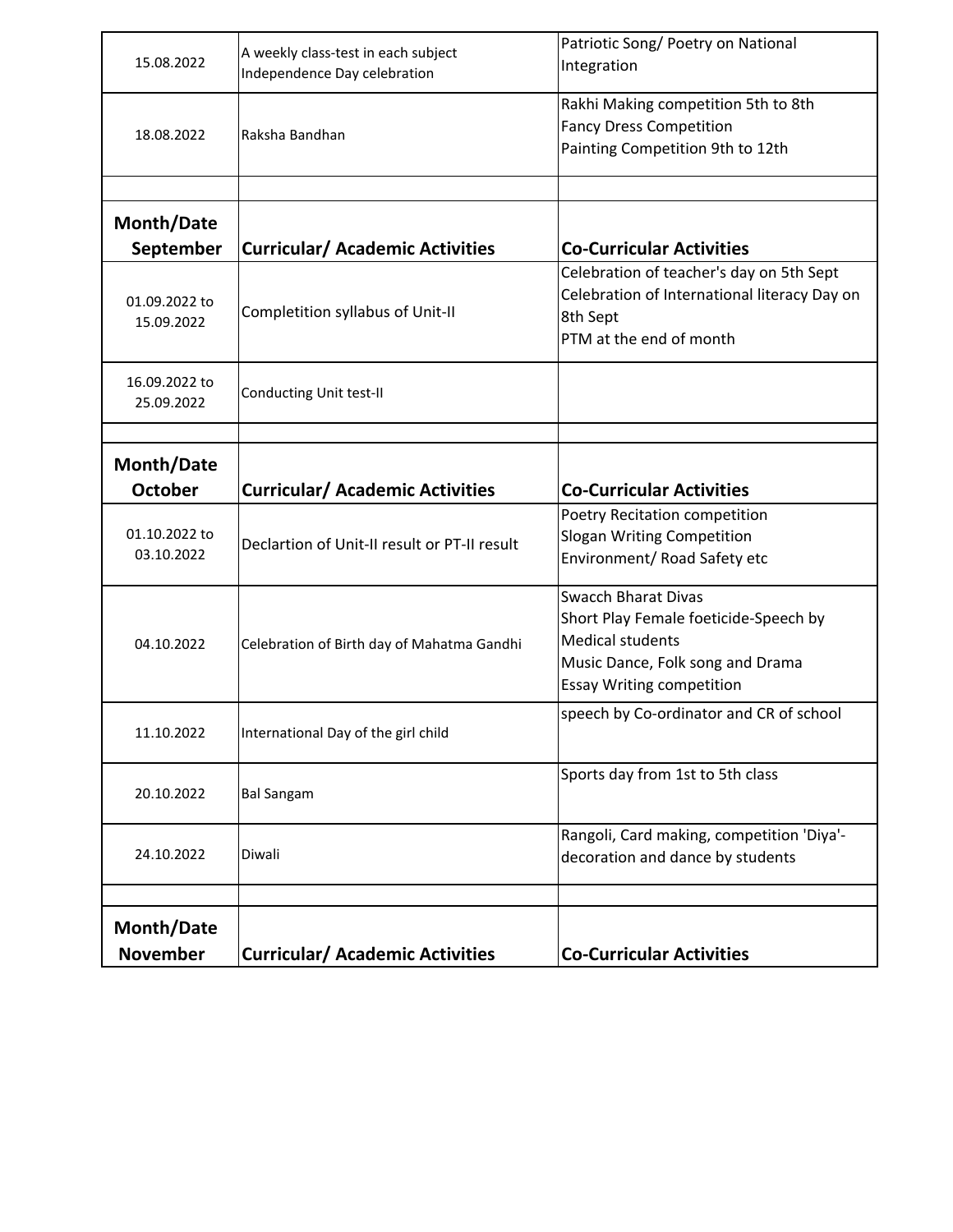| 01.11.2022 to<br>30.11.2022   | Completion of syllabus of Unit-III/Periodic<br>Test-III |                                                                                               |
|-------------------------------|---------------------------------------------------------|-----------------------------------------------------------------------------------------------|
| 08.11.2022                    | Guru Nanak Dev Ji Birthday                              | Seminar on teaching of Guru Nanak Dev Ji                                                      |
| 11.11.2022                    | Maulana Abul Kalam Azad Birthday                        | Trip to Science city                                                                          |
| 14.11.2022                    | Children Day                                            | Debates/ Seminar for 1-6 Class<br>Different races by Juniors                                  |
|                               |                                                         |                                                                                               |
| Month/Date<br><b>December</b> | <b>Curricular/ Academic Activities</b>                  | <b>Co-Curricular Activities</b>                                                               |
| 01.12.2022                    | World "AIDS' Day                                        | Seminar - Lecture on awareness<br><b>Power Point Presentation</b>                             |
| 03.12.2022 to<br>10.12.2022   | Sports Day                                              | PPT by IX & X students                                                                        |
| 01.12.2022 to<br>24.12.2022   | compeltion of Syllabus of Unit-III/Periodic<br>test-III |                                                                                               |
| 25.12.2022                    | Christmas Day                                           | christmas celebration (Distribution of sweets<br>and cake)                                    |
| 25.12.2022 to<br>31.12.2022   | short winter break as per Govt announcement             |                                                                                               |
|                               |                                                         |                                                                                               |
| Month/Date<br>January         | <b>Curricular/ Academic Activities</b>                  | <b>Co-Curricular Activities</b>                                                               |
| 01.01.2023 to<br>11.01.2023   | Conduct of Unit-III or PT-III exam                      | Evaluation & Declaration of VIII/PT-III result                                                |
| 16.01.2023                    | Completition of syllabus of Term-II                     |                                                                                               |
| 26.01.2023                    | Republic Day Celebration                                | <b>Quiz Competition Debates</b><br>Seminar in Science from 1 to 10 class<br>weekly class test |
|                               |                                                         |                                                                                               |